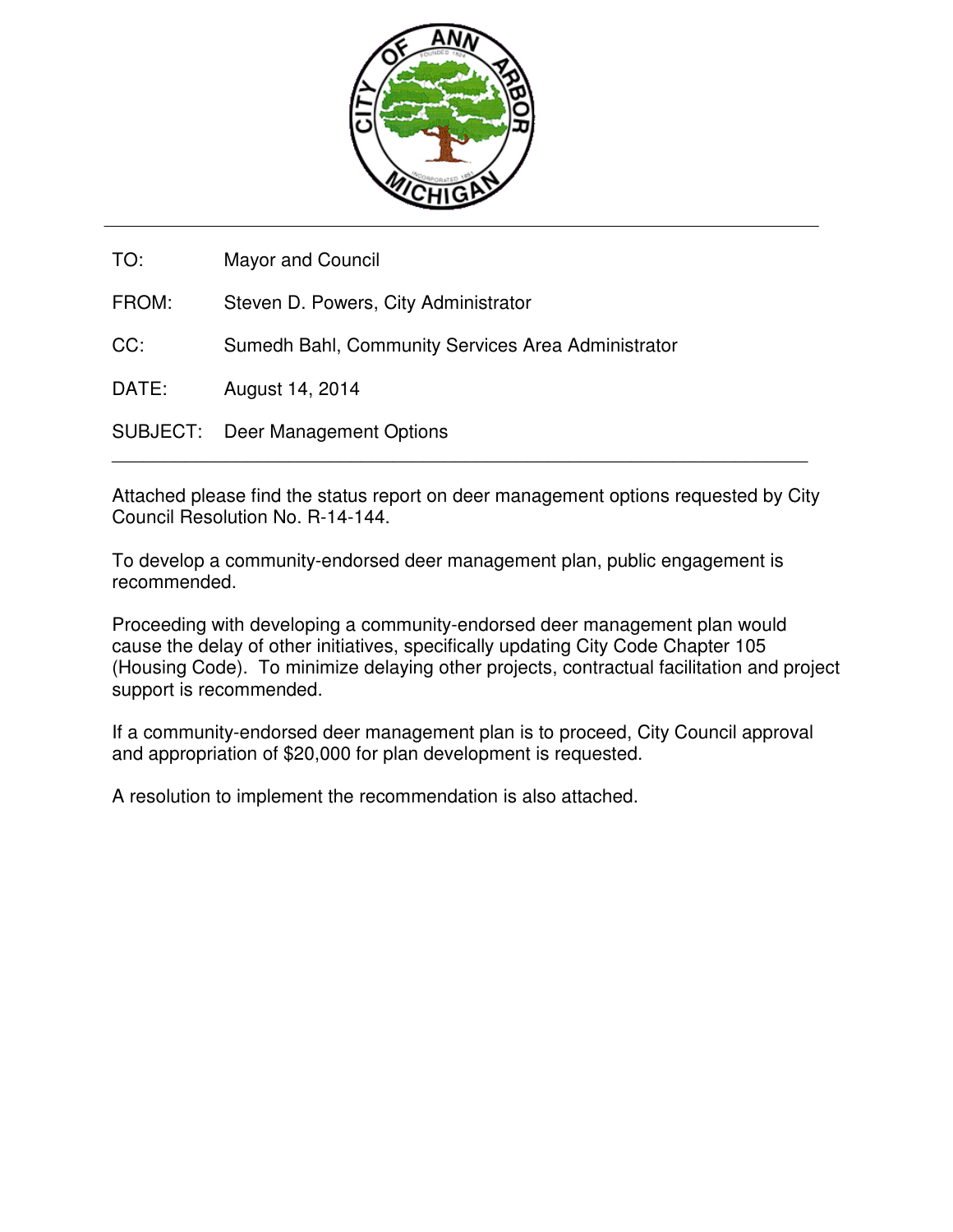## REPORT TO CITY COUNCIL REGARDING DEER MANAGEMENT

 City Council directed the City Administrator to report on the status of a partnership with Washtenaw County Parks and Recreation, the University of Michigan, the Humane Society of Huron Valley and other interested parties to develop information and strategies needed for deer management. A copy of Council Resolution R-14-144 is included as Attachment 1.

## Background

Residents report deer damaging landscaping, causing vehicle accidents, and spreading diseases. Most residential concerns with deer have come from Arbor Hills and Green Road/Glazier Way areas of the city.

Deer Population: In 2013 Washtenaw County in collaboration with Livingston County performed an aerial survey. The survey did not include the City of Ann Arbor. The area closest to the City of Ann Arbor was in the vicinity of Plymouth Road/Dixboro Road. Attachment 2 has the table summarizing the results of the study.

Deer Vehicle Crashes: Number of deer vehicle collisions in Ann Arbor reported to various law enforcement agencies are in the following table. For locations of these collisions see Attachment 3. For 2014, locations are shown only for incidents reported to the City of Ann Arbor Police as data from other law enforcement agencies is not available.

|                   | 2011  | 2012   | 2013    | 2014               |
|-------------------|-------|--------|---------|--------------------|
| City of Ann Arbor | 23(9) | 21(12) | 34 (12) | (14)               |
| Police*           |       |        |         |                    |
| MTCF** (All law   | 42    | 45     | 50      | Data not available |
| enforcement       |       |        |         | for 2014           |
| agencies)         |       |        |         |                    |

\*Deer/vehicle collision reported to City of Ann Arbor Police only. Numbers in parenthesis are reported collisions from January through July of each year.

\*\* All Deer/Vehicle collision reported in City of Ann Arbor. This includes reports received by the State Police, Washtenaw County Sheriff, City of Ann Arbor Police and University of Michigan Police.

Health concern: Deer carry Lyme disease. Washtenaw County Public Health Department does not have a reported case of Lyme disease in 2014. The Michigan Department of Health is tracking Lyme disease. Attachment 4 is a Michigan Community Health Department map showing counties with known and potential risk of Lyme disease. Washtenaw County is not identified, at this time, as a county with potential risk of Lyme disease.

City Parks: City parks, including City golf courses, have not had vegetation damage by deer.

City Costs: Cost to City of disposing of deer carcasses in fiscal year 2014 was \$5,850.00.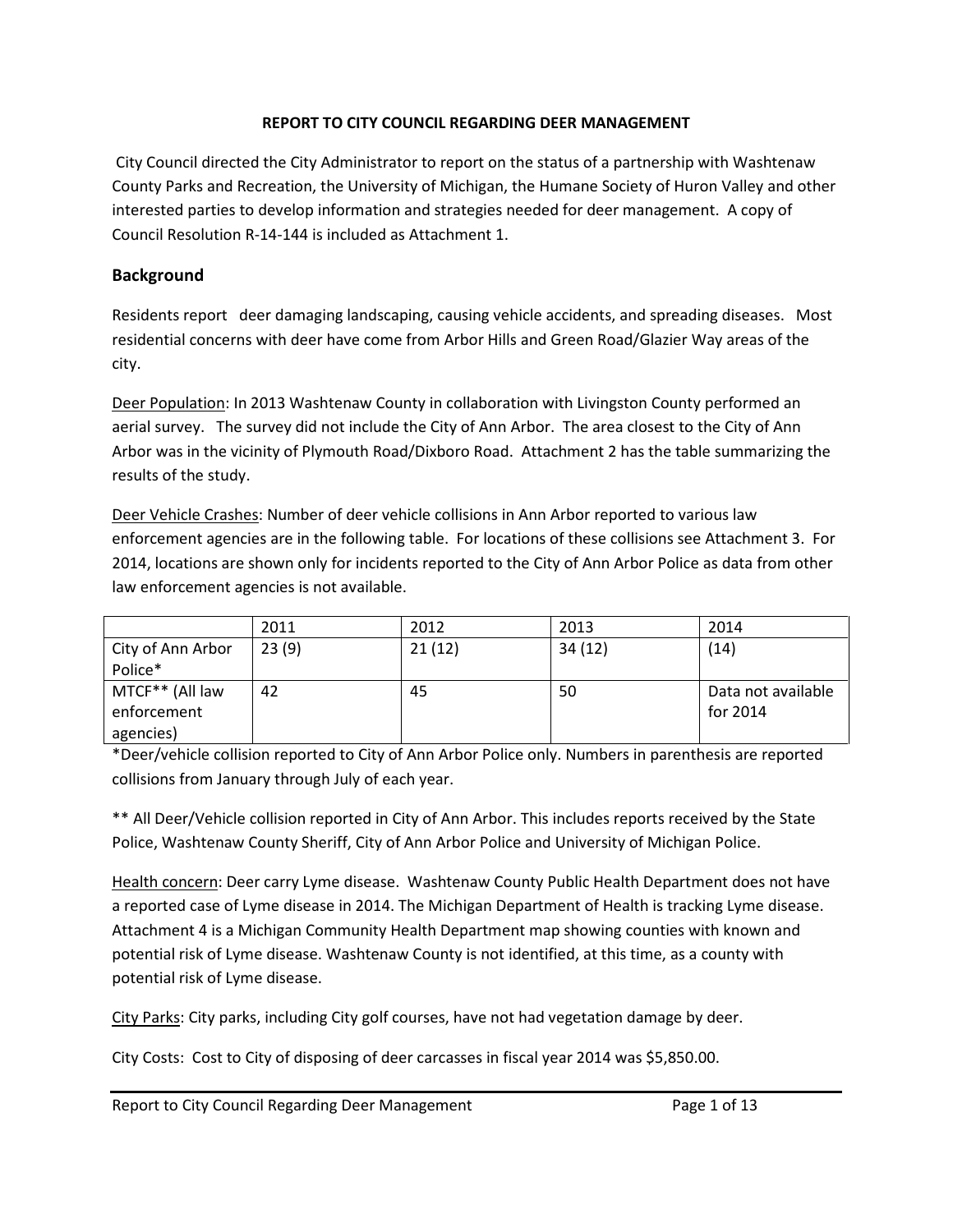#### Deer Management

Per Public Act 451 of 1994, the legal authority for the management of all wildlife species and populations in Michigan resides with the Michigan Department of Natural Resources (MDNR). MDNR approval is needed prior to implementing a deer management method in Michigan. Both lethal and non-lethal methods are available for deer management. Some methods used or being considered in other states are not approved by MDNR. Various methods for deer management are summarized in Attachment 5.

## Other Michigan Cities/Organizations' Management Practices

To help frame potential options for the City of Ann Arbor and the partners specified in City Council's resolution, other Michigan local governments were surveyed.

City of East Lansing bans feeding deer. The city does not use other method to control the deer population.

City of Jackson and Summit Township contract with a wildlife management company to cull the deer population. They have been using this method for almost nine years. The cull is done through a rifle hunt and lasts for nine weeks beginning in the middle of January. City of Jackson have a deer population density goal of 15 deer per square mile. During the first four years of the program 80 deer each year were culled. For the past five years 50-60 deer each year have been culled. The meat is donated to local agencies. The current cost is about \$12,000. Additionally, about 150 hours of staff time per year is allocated to the deer management program.

Meridian Township: Meridian Township allowed hunting in 2011 and is continuing the program in 2014. Meridian Township's program is archery; no firearms are allowed. The township issues permits to individual hunters during the MDNR's archery season. The township works with Michigan Sportsmen against Hunger for hunters to donate the venison to local food agencies. The township pays for MDNR permits. Meridian Township has not defined a deer population density goal. In 2011, 2012 and 2013, Meridian Township bought 50 permits, 100 permits and 200 permits from MDNR. They are planning to buy 200 permits in 2014 also . The current cost of managing the program is \$16,700 which includes about 600 hours of staff time, securing permits, holding archery workshops, producing maps, etc.

Oakland County: Oakland County Parks has conducted deer hunts since 1990. The public may bow hunt during regular hunting season. Oakland County Parks establishes safety zones of 450 ft from any occupied structure and define shooting lanes. In some parks they allow muzzle loaders and shot guns and close the parks completely to the public.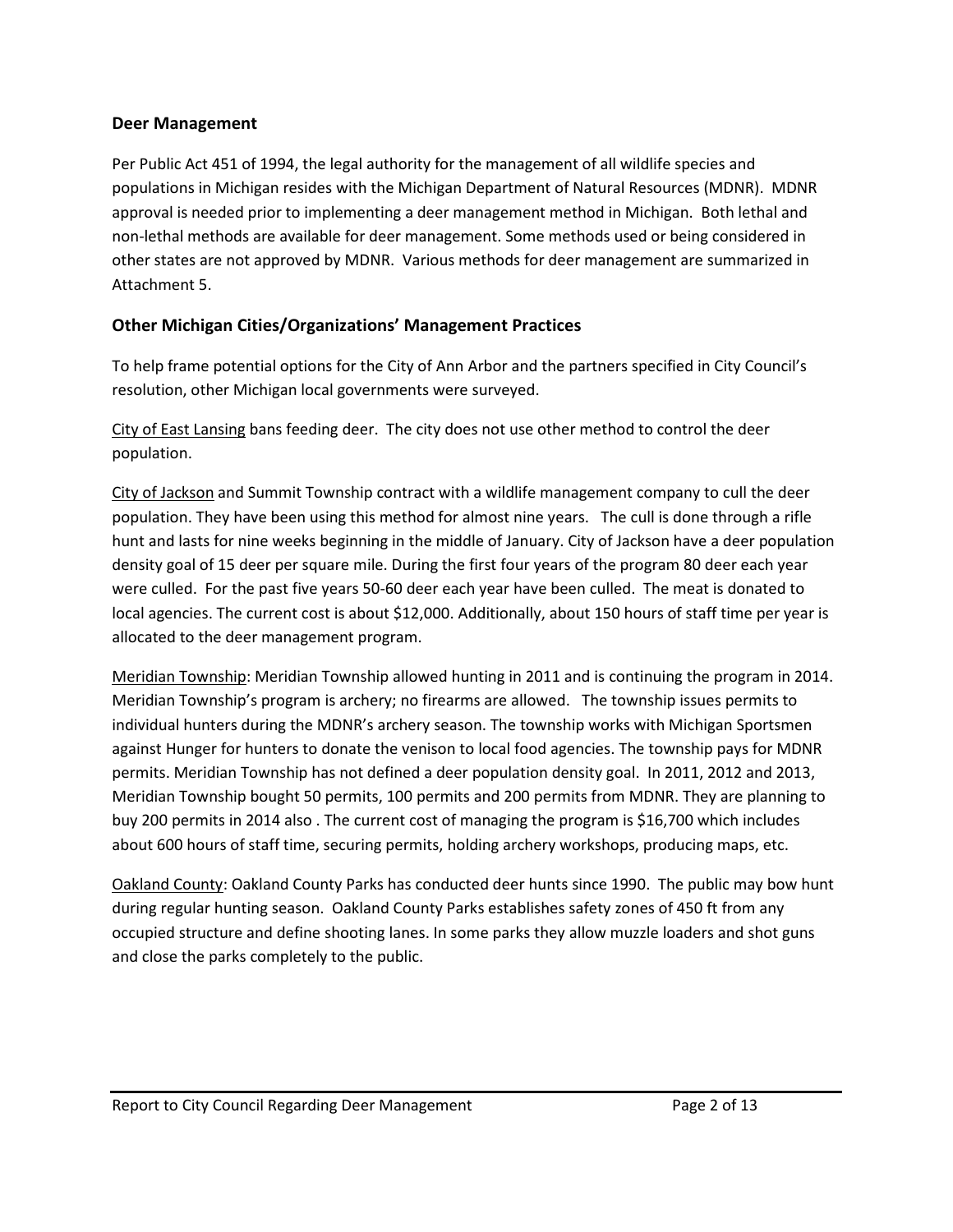## Partnerships

Washtenaw County Parks and Recreation is performing a study to understand impacts of deer population in County parks. They anticipate this information will be available by the end of this year. The information will be provided to the City when it is available.

The University of Michigan has expressed its interest in better management of the local deer herd impacting campus properties and indicated that its extent of participation in implementation will be subject to not only methodology chosen, but also its own internal review, comment and decisionmaking processes.

Humane Society of Huron Valley can make valuable contributions and should be engaged in the public process.

While partnerships with regional public land owners and the Humane Society of Huron Valley will be essential to any deer management plan, the critical entity is the MDNR. City and Washtenaw County Parks and Recreation staff met with MDNR to understand MDNR requirements and support. MDNR will assist the City by providing information, attending public meetings, and advising on a contracted or public hunt. The City will have to decide about the method of deer management within MDNR's regulatory limits.

## Deer Management Plan

A community-endorsed plan would define specific objectives and measures of success for deer management. Examples of objectives are to reduce damage to private property, protect public property, and reduce vehicle/deer collisions. Specificity would help guide how to accomplish the public policy goal of deer management. The plan would delineate the deer management area or areas and provide greater detail on the environmental damage caused by deer. The plan would recommend management methods and outline public safety considerations and requirements if lethal methods were recommended.

MDNR and staff responsible for deer management programs at the City of Jackson and Meridian Township strongly recommend having broad public engagement as part of developing a deer management plan. Ann Arbor staff agree that community input is needed. Both online and public meetings would be utilized to receive community input, including input from Washtenaw County Parks and Recreation and the University of Michigan. Staff estimates that six months is needed for the public engagement and that it can begin within 45 days of City Council approval to proceed. The six months is based on other cities and will include one public meeting to gather input and at least one follow up meeting to share the outline of the plan; goals and objectives of the plan would be based upon the input at the first public meeting and information gathered through other methods. The plan would include methods to accomplish the goals and objectives. If the plan recommends lethal methods, and City Council agrees with the plan, a cull could occur in Fall 2015. Plan components would include ordinance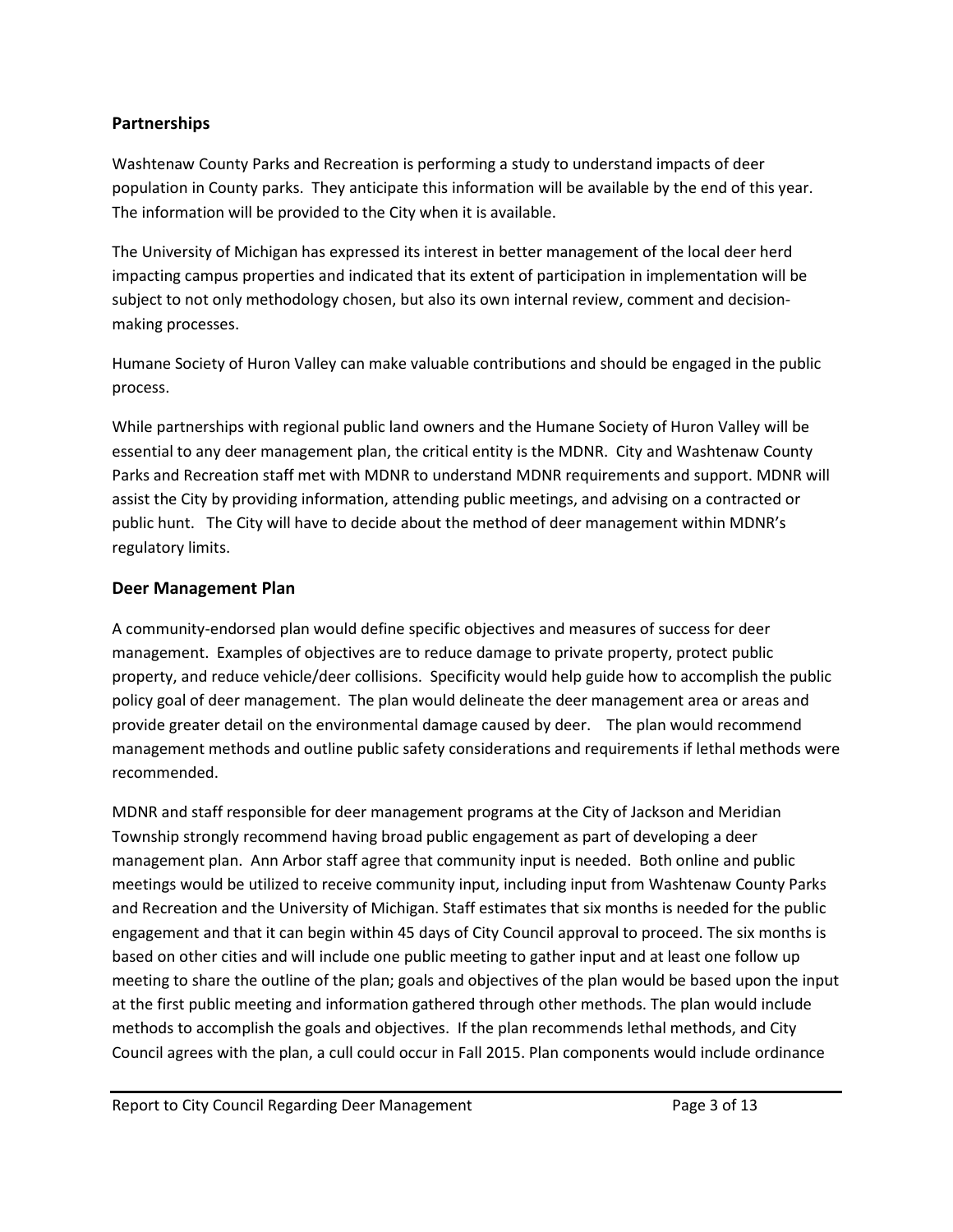changes required to implement the plan's recommendations while maintaining compliance with MDNR regulations and state law, such as allowing the discharge of firearms within the city.

## Cost estimate for Ann Arbor

Estimated staff time to develop a plan is 160 hours. Contractual public engagement and support to develop a management plan is \$20,000.

Non-lethal deer management methods, such as an ordinance prohibiting the feeding of deer, would have minimal cost for the City of Ann Arbor.

Lethal deer management within the City would have administrative costs and, depending on the method, implementation cost depends upon the number of deer to be harvested, cost of harvesting and processing, permitting cost, communication, and staff time for managing the program. Estimated cost to harvest 40-50 deer for the City of Ann Arbor is \$25,000 - \$27,000 per year including City staffing cost, in the amount of \$14,000, to administer the program.

## Bibliography

- 1. MDNR Guidelines for Deer Management on Urban and Suburban Levels in Michigan by Ed Langenau, Edmund J Tucker, Timothy Payne and Earnest N. Kafeas, 1993
- 2. Michigan Deer Management Plan, Wildlife Division Report No 3512, May 6, 2010
- 3. Urban Deer Technical Guide by Indiana Division of Fish and Wildlife
- 4. Charter Township of Meridian 2013 Deer Management Plan
- 5. www. wc4eb.org
- 6. www.deerfriendly.com
- 7. Washtenaw County Health
- 8. State of Michigan Department of Community Health
- 9. www.michigantrafficcrashfacts.org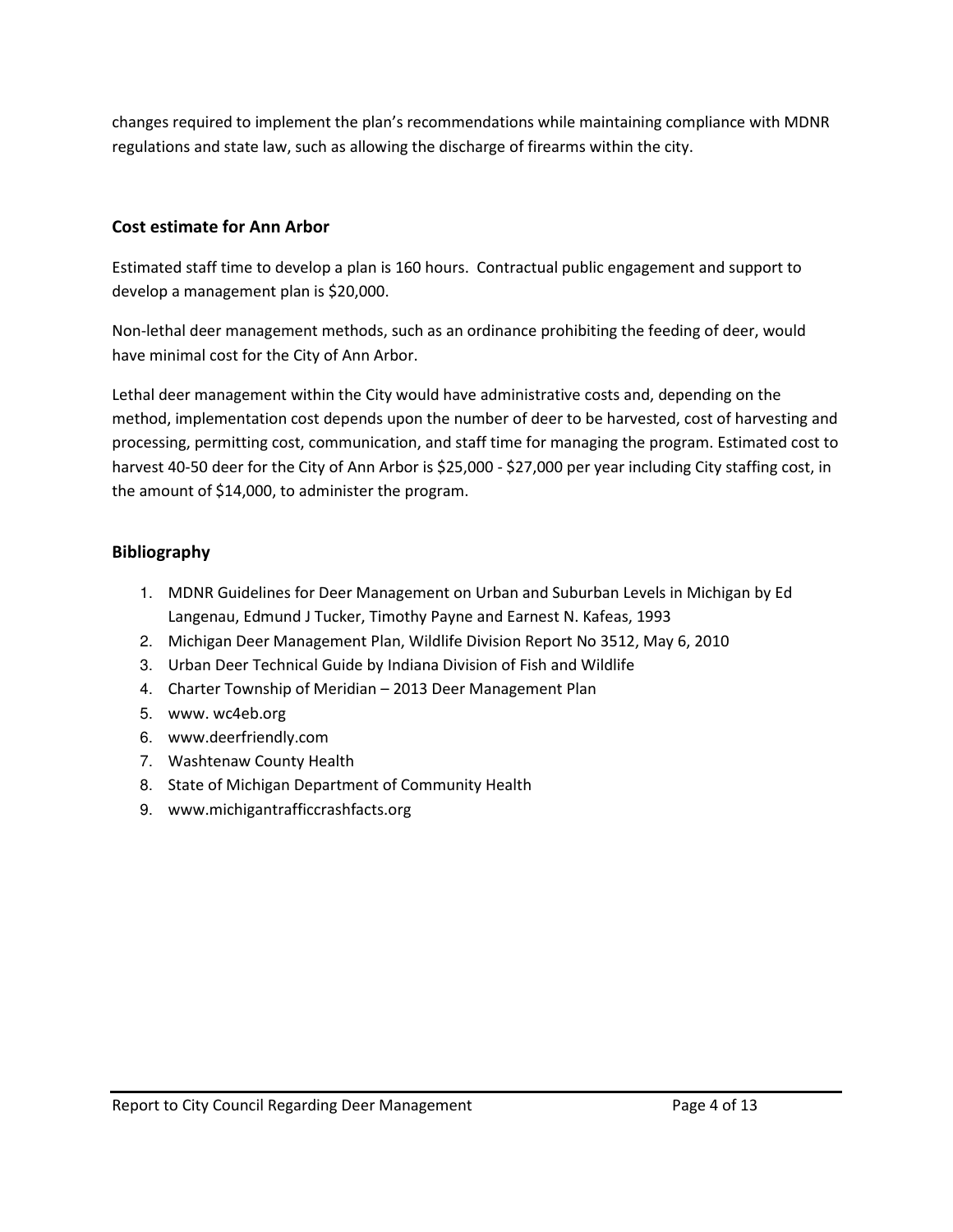



Ann Arbor, MI 48104 http://a2gov.legistar.com/Ca lendar.aspx

Legislation Details (With Text)

|                                                   | <b>File Number: 14-0714</b> |                                                                                    |  |  |  |
|---------------------------------------------------|-----------------------------|------------------------------------------------------------------------------------|--|--|--|
| File ID: 14-0714                                  | <b>Type: Resolution</b>     | <b>Status: Passed</b>                                                              |  |  |  |
| <b>Version: 1</b>                                 | Reference:                  | <b>Controlling Body: City Council</b>                                              |  |  |  |
| * Requester: City Council                         |                             | File Created Date: 05/05/2014                                                      |  |  |  |
| * File Name: 5/5/14 - Deer Management Options     |                             | <b>Final Action: 05/05/2014</b>                                                    |  |  |  |
| for Council Consideration                         |                             | Title: Resolution Directing City Administrator to Evaluate Deer Management Options |  |  |  |
| Notes:                                            |                             |                                                                                    |  |  |  |
|                                                   |                             | Agenda Date: 05/05/2014                                                            |  |  |  |
|                                                   |                             | <b>Agenda Number: DC-2</b>                                                         |  |  |  |
| Sponsors: Lumm, Briere, Kailasapathy and Petersen |                             | <b>Enactment Date: 05/05/2014</b>                                                  |  |  |  |
| <b>Attachments:</b>                               |                             | <b>Enactment Number: R-14-144</b>                                                  |  |  |  |
| <b>Drafter/Contact: Jacqueline Beaudry</b>        |                             | <b>Hearing Date:</b>                                                               |  |  |  |
| * Admin/Mgr:                                      |                             | <b>Effective Date:</b>                                                             |  |  |  |
| <b>History of Legislative File</b>                |                             |                                                                                    |  |  |  |
| Ver- Acting Body:<br>Date:                        | Action:<br>Sent To:         | Due Date:<br>Return<br>Result:                                                     |  |  |  |

| sion: |                     |                     | Date: |  |
|-------|---------------------|---------------------|-------|--|
|       | <b>City Council</b> | 05/05/2014 Approved | Pass  |  |

#### **Text of Legislative File 14-0714**

Resolution Directing City Administrator to Evaluate Deer Management Options for Council **Consideration** 

Whereas, Deer populations are elevated and increasing, with the Washtenaw County Parks and Recreation Commission estimating that the deer population in Washtenaw County has been steadily increasing over the last 15 years;

Whereas, The City Natural Area Preservation Program participated in an aerial deer survey of the Marshall Nature Area in northeast Ann Arbor in the winter of 2013 which indicated a deer density of 76 per square mile for that specific area;

c<del>ollisions) and landscape management purposes;</del><br>Report to City Council Regarding Deer Management Whereas, Scientific studies indicate deer densities of 15 - 20 per square mile or less are considered a more optimal level for public health (e.g., tick population), safety (e.g., traffic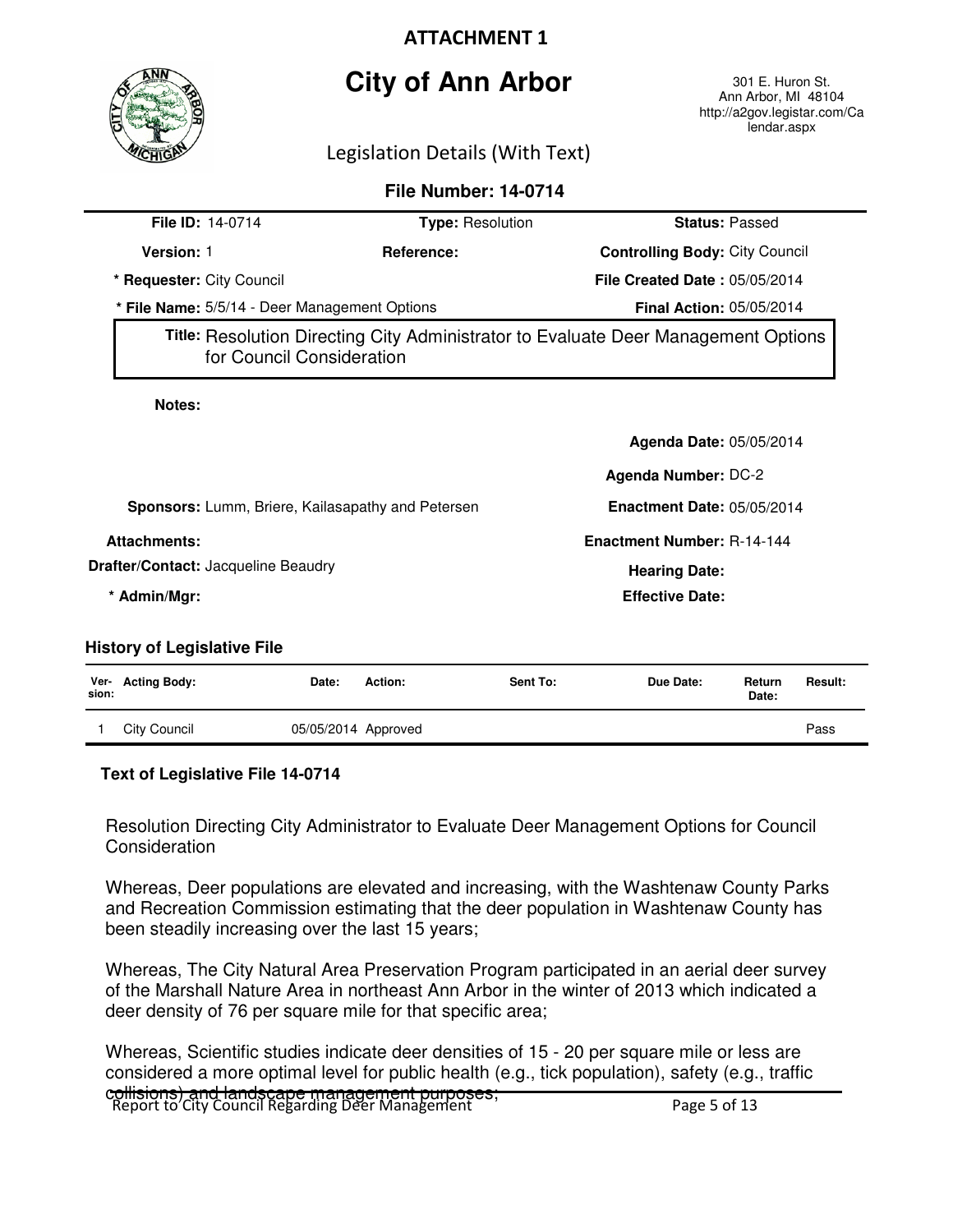Whereas, Ann Arbor residents have requested the City's assistance with deer management and have provided helpful information about deer numbers, travel patterns, and landscape damage, providing an increasing sense of urgency for the City to explore and propose options to address public health, traffic safety and landscape destruction;

Whereas, Deer management options are costly and often elicit strong emotions, requiring the presentation of accurate, unbiased information based on sound science regarding effectiveness as well as strategies/solutions that are accompanied by a high level of community acceptance and support;

Whereas, Land use in the City and County provides plentiful food and habitat for the deer, requiring a regional approach to deer management; and

Whereas, The City Administrator is authorized, under City Ordinance 9:53, to approve and permit the control and management of wildlife that causes property damage or creates a nuisance or health hazard, and the permitting for such actions must be coordinated with and issued by the Michigan Department of Natural Resources;

Resolved, That the City partner with the Washtenaw County Parks and Recreation Department and Commission, the University of Michigan, the Humane Society of Huron Valley and other interested parties to develop information and strategies needed for deer management, including conducting deer counts; researching damage caused by deer to wildlife, native vegetation, and forest regeneration; and obtaining assistance from the Michigan Department of Natural Resources Wildlife Division;

Resolved, That the City Administrator shall report to City Council by July 31, 2014 on the status of the partnership, including budget and timelines; and

Resolved, That the desired outcome from the partnership is a community-endorsed deer management plan.

Sponsored by Councilmembers Lumm, Briere, Kailasapathy and Petersen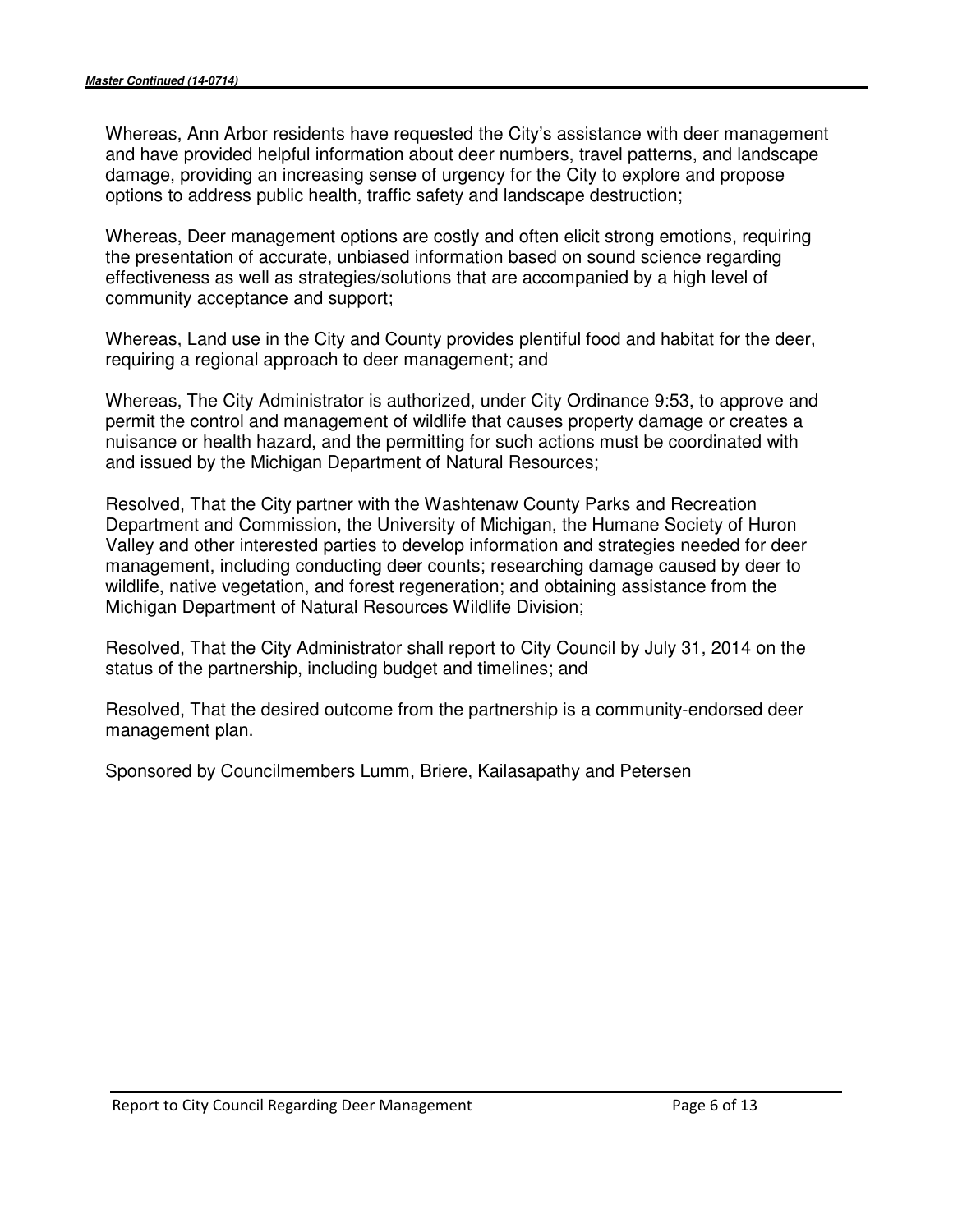| Day | Park                                        | Acreage | Sq. miles<br>(acres/640) | <b>2013 Deer</b><br>Count | 2013 Densities<br>(rounded-up) |
|-----|---------------------------------------------|---------|--------------------------|---------------------------|--------------------------------|
|     | 9-Feb-13 Addison Oaks - East                | 354     | 0.553125                 | 18                        | 33                             |
|     | 9-Feb-13 Addison Oaks - Main                | 1140    | 1.78125                  | 40                        | 23                             |
|     | 9-Feb-13 Groveland Oaks                     | 361     | 0.5640625                | $\overline{0}$            | O                              |
|     | 9-Feb-13 Highland Oaks                      | 298     | 0.465625                 | 5                         | 11                             |
|     | 9-Feb-13 Independence Oaks                  | 1094    | 1.709375                 | 33                        | 20                             |
|     | 9-Feb-13 Lyon Oaks                          | 1041    | 1.6265625                | 57                        | 36                             |
|     | 9-Feb-13 Orion Oaks                         | 913     | 1.4265625                | $\overline{22}$           | 16                             |
|     | 9-Feb-13 Rose Oaks                          | 639     | 0.9984375                | $\overline{4}$            | 4                              |
|     | 9-Feb-13 Upland Hills                       | 103     | 0.1609375                | $\overline{0}$            | $\overline{0}$                 |
|     | 9-Feb-13 Upper Bushman                      | 187     | 0.2921875                | 11                        | 38                             |
|     | 9-Feb-13 Waterford Oaks                     | 185     | 0.2890625                | $6\overline{6}$           | 21                             |
|     | 9-Feb-13 SPG TWP - Shiwassee Basin Preserve | 539.6   | 0.843125                 | 20                        | 24                             |
|     | 9-Feb-13 SPG TWP - River Run Preserve       | 72      | 0.1125                   | $\overline{4}$            | 36                             |
|     | 9-Feb-13 Rochester 1                        | 309     | 0.4828125                | 27                        | 56                             |
|     | 9-Feb-13 Rochester 2                        | 120     | 0.1875                   | 14                        | 75                             |
|     | 9-Feb-13 Rochester 3                        | 134     | 0.209375                 | $\overline{9}$            | 43                             |
|     | 9-Feb-13 Rochester 4                        | 140     | 0.21875                  | $\overline{0}$            | $\overline{0}$                 |
|     | 9-Feb-13 Rochester 5                        | 160     | 0.25                     | 28                        | 112                            |
|     | 9-Feb-13 Rochester 6 - Bloomer              | 210     | 0.328125                 | 28                        | 85                             |
|     | 9-Feb-13 Rochester 7                        | 111     | 0.1734375                | 16                        | 92                             |
|     | 9-Feb-13 Rochester 8                        | 215     | 0.3359375                | 5                         | 15                             |
|     | 9-Feb-13 Rochester 9                        | 236     | 0.36875                  | $\overline{20}$           | 54                             |
|     | 9-Feb-13 Rochester 10                       | 93      | 0.1453125                | 23                        | 158                            |
|     | 9-Feb-13 Hess-Hathaway/Vacant School/OCC    | 405     | 0.6328125                | $\overline{8}$            | 13                             |
|     | 9-Feb-13 WASH - Horner                      | 100     | 0.15625                  | 13                        | 83                             |
|     | 9-Feb-13 WASH - Leonard Preserve            | 237     | 0.3703125                | 28                        | 76                             |
|     | 9-Feb-13 WASH - Marshall                    | 84      | 0.13125                  | 10                        | 76                             |
|     | 9-Feb-13 WASH - Raymond                     | 35      | 0.0546875                | $\overline{0}$            | $\bf{0}$                       |
|     | 9-Feb-13 WASH - Unnamed                     | 5       | 0.0078125                | $\overline{0}$            | $\overline{0}$                 |
|     | 9-Feb-13 WASH - Vistas                      | 54      | 0.084375                 | 5                         | 59                             |
|     | 9-Feb-13 U of M - Matthei                   | 360.4   | 0.563125                 | $\overline{3}$            | 6                              |
|     | 9-Feb-13 U of M - Rodrick                   | 384.4   | 0.600625                 | 10                        | 17                             |
|     | <b>TOTALS =</b>                             | 10319.4 |                          | 467                       |                                |

The 2013 Oakland County Parks Aerial Deer Survey was conducted on February 9, 2013 during 4-6" snow-cover conditions at an average altitude of 400 feet and 25-35 knots, over 7.7 hours of flight time. A total of eight Oakland County parks were surveyed (see attached survey results). In addition, Washtenaw County Parks, the University of Michigan, and the communities of Rochester, Springfield, and Waterford, partnered with OCPR to have key parcels within their jurisdictions surveyed. Michigan Natural Feature Inventory (MNFI) Biologists recommend deer densities of 15-20 deer per sq. mi. to promote the ecological health and function of natural communities.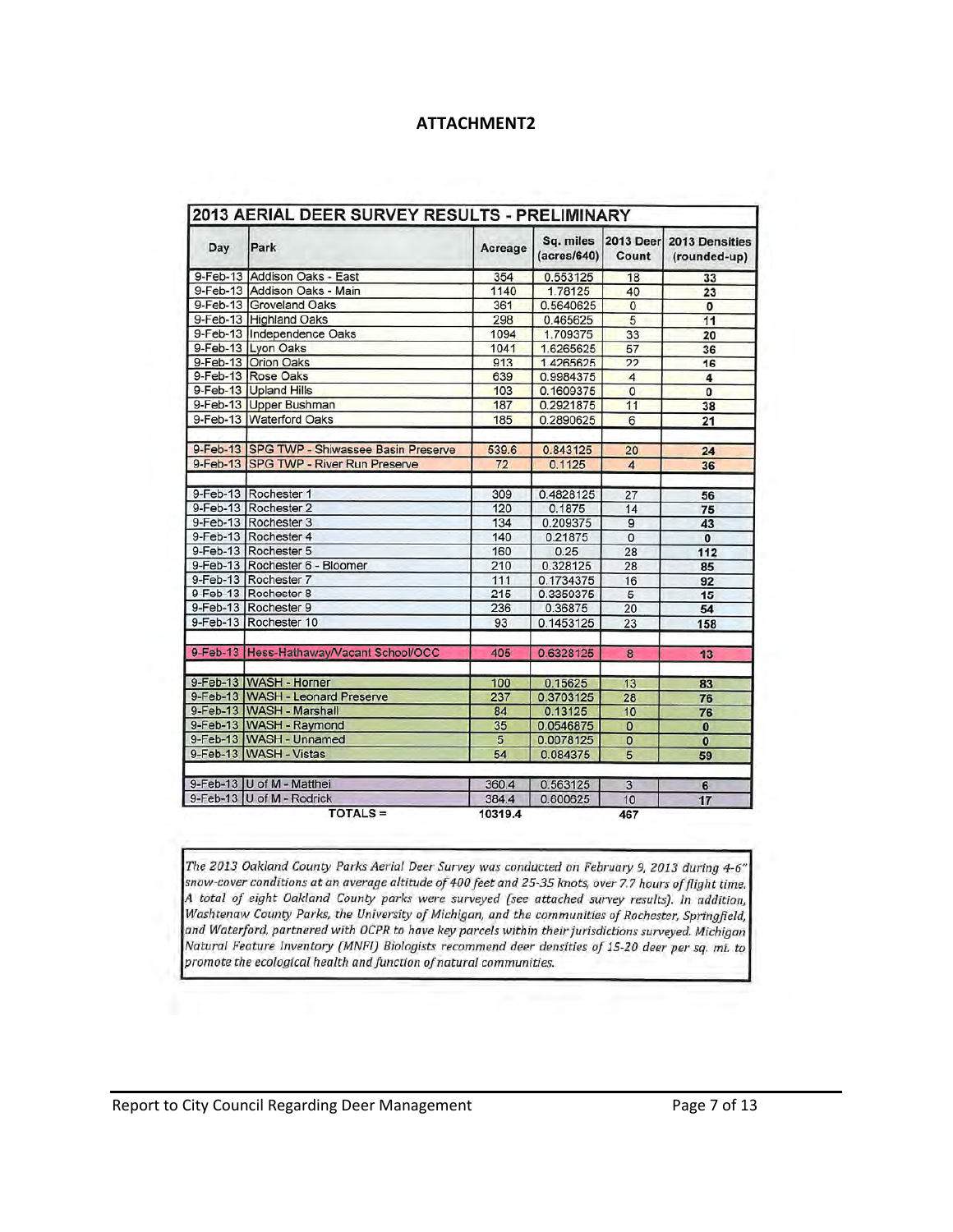## Vehicle Deer Crash Locations



Deer Vehicle Crashes in 2011



Deer Vehicle Crashes in 2012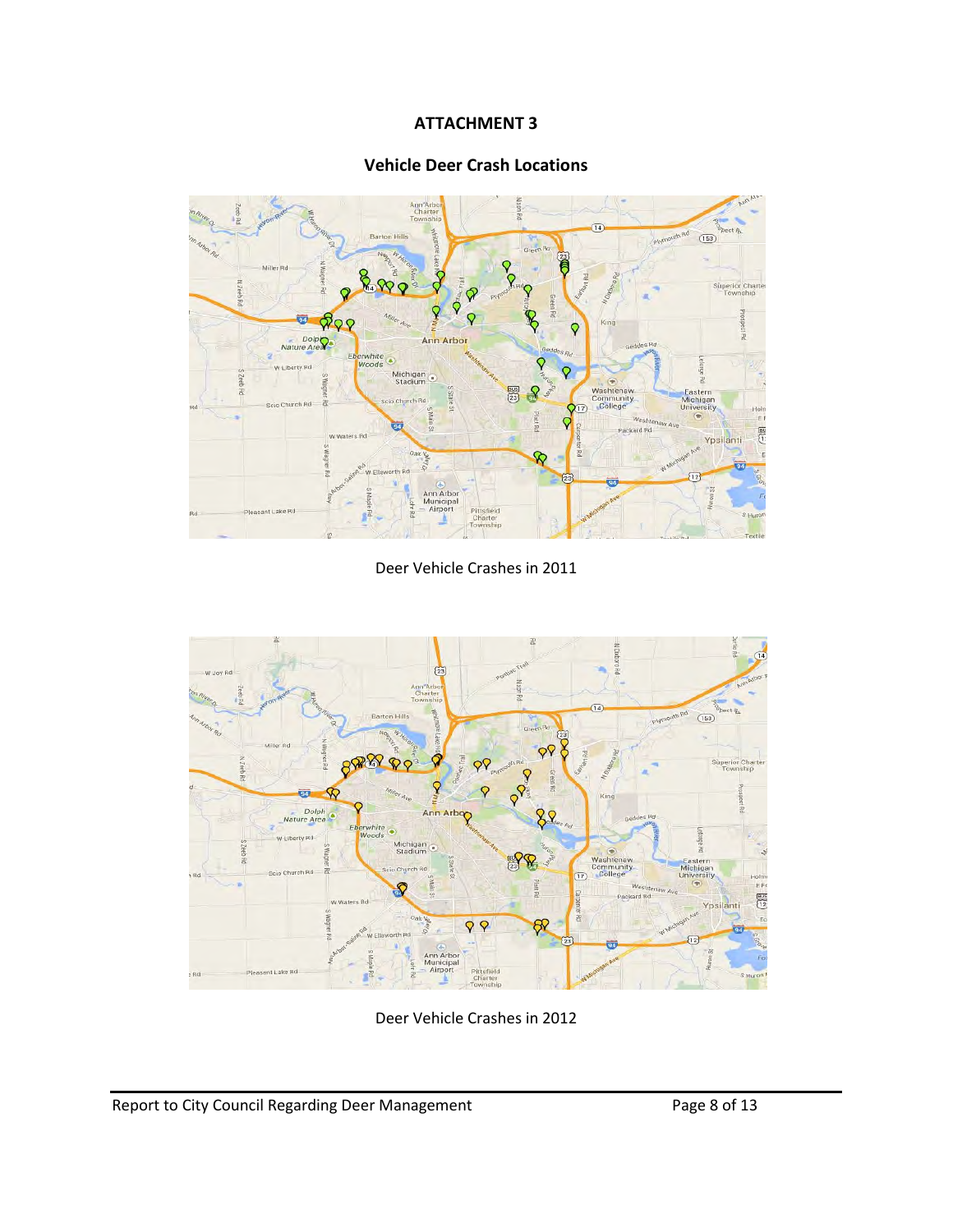## Vehicle Deer Crash Locations



Deer Vehicle Crashes in 2013



Deer Vehicle Crashes (Jan –July 2014)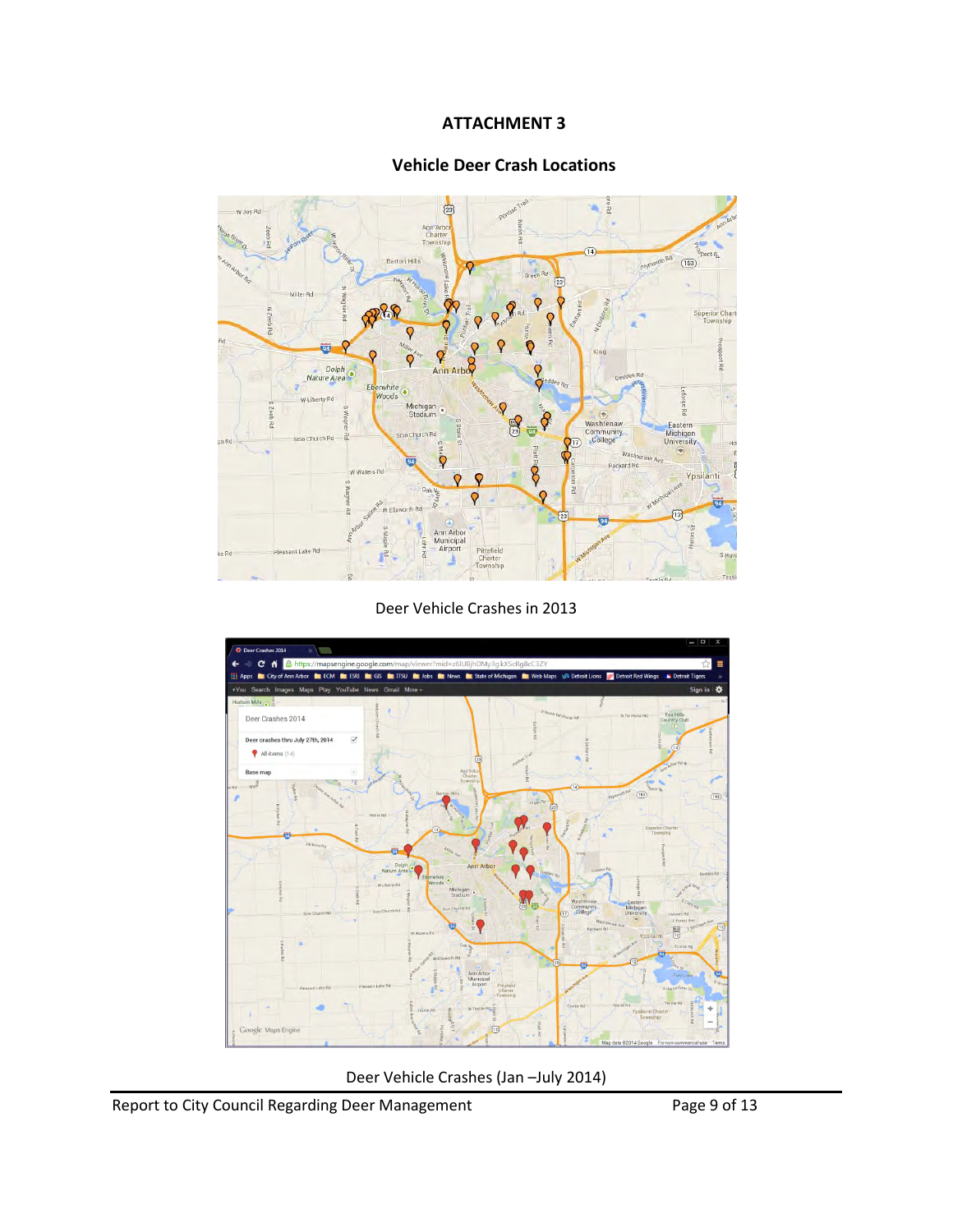# Michigan Lyme Disease Risk Map: 2014



- a) Counties labeled "endemic" are counties where infected tick populations have been confirmed  $-$ and/or $-$
- Two or more laboratory confirmed human cases have been identified with local exposure.
- b) Counties labeled "unconfirmed" are conties bordering endemic counties, but which do not meet the above criteria for "endemic" counties.

MDCH Zoonotic Disease and Special Projects Section: Revised April, 2014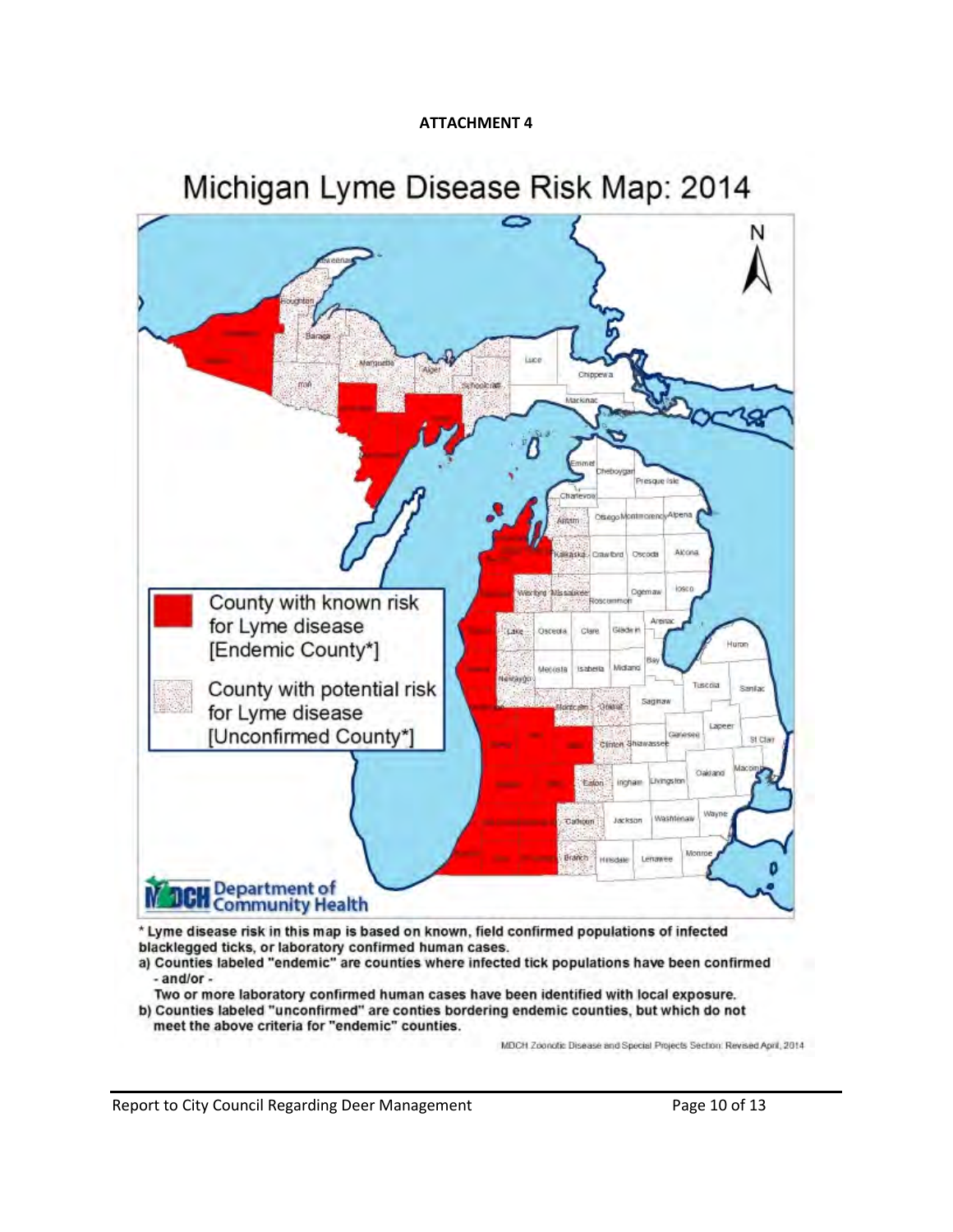## Deer Management Methods

| Method                               | Does it<br>address<br>deer<br>population | Does it<br>require<br>maintenance | Is it allowed in<br>Michigan<br>(MDNR) | Estimated<br>Cost/deer | Comments                                                                                                                                                                                                     |
|--------------------------------------|------------------------------------------|-----------------------------------|----------------------------------------|------------------------|--------------------------------------------------------------------------------------------------------------------------------------------------------------------------------------------------------------|
| Fencing (10 ft<br>min ht)            | immediately<br><b>No</b>                 | Yes                               | Yes                                    | Varies                 | <b>City ordinance</b><br>does not allow<br>10 ft high fences<br>in residential<br>areas. ZBA<br>variance will be<br>required.<br>Suitable for small<br>areas; Restricts<br>access of deer to<br>problem area |
| Repellants                           | No                                       | Yes                               | Yes                                    | Varies                 |                                                                                                                                                                                                              |
| Plant deer<br>resistant<br>landscape | No                                       | Yes                               | Yes                                    | Varies                 | $\overline{a}$                                                                                                                                                                                               |
| Ban on deer<br>feeding               | No                                       | $\overline{\phantom{m}}$          | Yes                                    |                        |                                                                                                                                                                                                              |
| Fertility<br>Control                 | <b>No</b>                                | Yes                               | <b>No</b>                              | \$300-\$500            | Not highly effective<br>at controlling<br>population in free<br>ranging animals                                                                                                                              |
| Sterilization                        | No                                       | Yes                               | No                                     | \$1,000-\$1,500        | Not highly effective<br>at controlling<br>population in free<br>ranging animals                                                                                                                              |
| Trap &<br>Relocate                   | Yes                                      | Yes                               | <b>No</b>                              | >51,000                | Removes problem<br>deer from<br>immediate area of<br>conflict; Stressful<br>to deer                                                                                                                          |
| Trap &<br>Euthanize                  | Yes                                      | Yes                               | Yes                                    | \$400-\$500            | Reduction of deer<br>population;<br>Opportunity for<br>venison donation;<br>Stressful to deer;<br>Requires access<br>and participation                                                                       |

Report to City Council Regarding Deer Management Page 11 of 13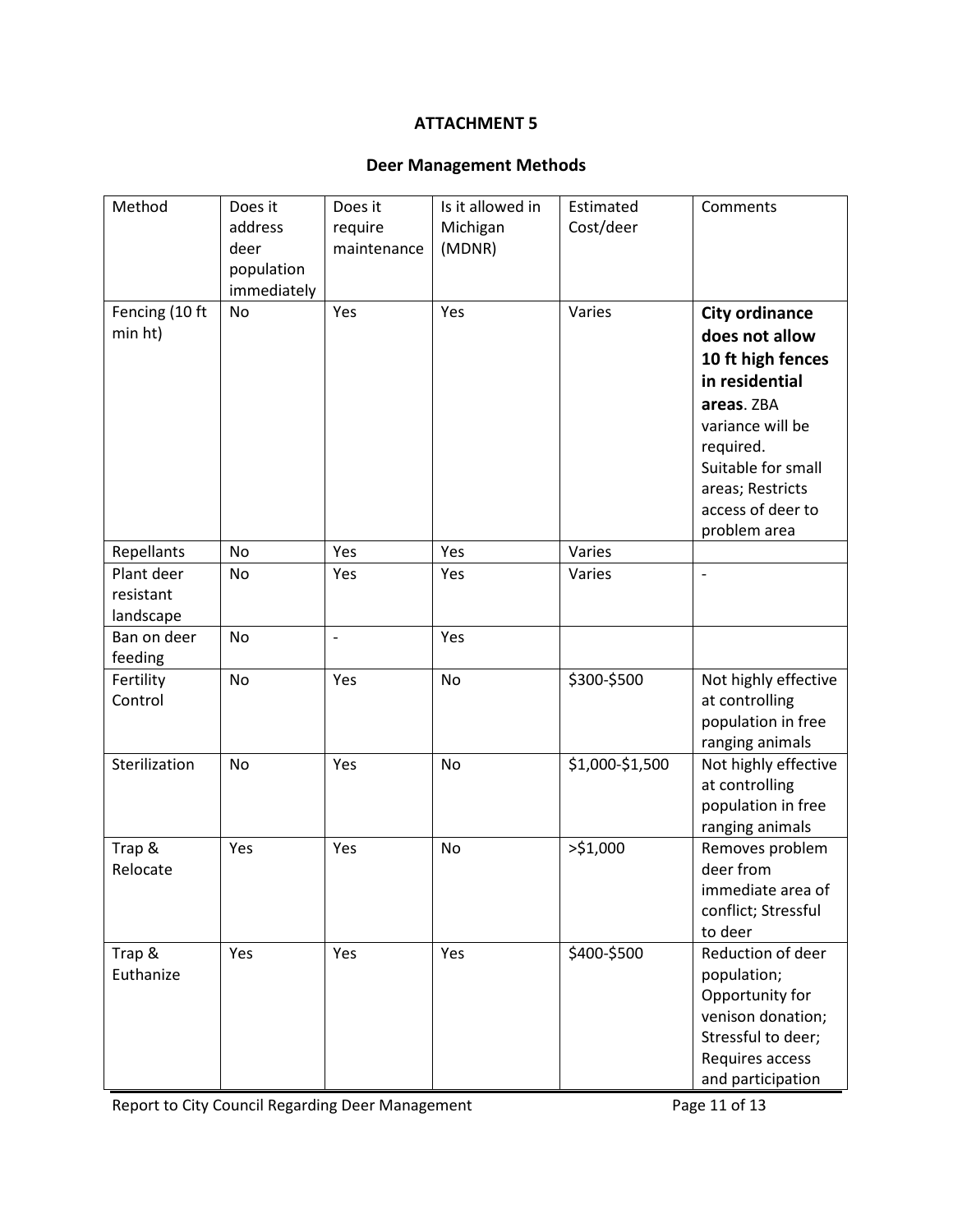|               |     |     |     |             | by property                          |
|---------------|-----|-----|-----|-------------|--------------------------------------|
|               |     |     |     |             | owners; Requires                     |
|               |     |     |     |             | trained specialists                  |
| Hunting       | Yes | Yes | Yes |             | Opportunity for                      |
|               |     |     |     |             | venison donation;                    |
|               |     |     |     |             | Difficult in                         |
|               |     |     |     |             | communities with                     |
|               |     |     |     |             | dense housing;                       |
|               |     |     |     |             | Requires access                      |
|               |     |     |     |             | and participation                    |
|               |     |     |     |             | by property                          |
|               |     |     |     |             | owners;                              |
|               |     |     |     |             | <b>City ordinance</b>                |
|               |     |     |     |             | does not allow                       |
|               |     |     |     |             | hunting and                          |
|               |     |     |     |             | firearms;                            |
|               |     |     |     |             | <b>State law does</b>                |
|               |     |     |     |             | not allow                            |
|               |     |     |     |             | hunting or                           |
|               |     |     |     |             | discharging a                        |
|               |     |     |     |             | firearm within                       |
|               |     |     |     |             | 450 feet of an                       |
|               |     |     |     |             | occupied building                    |
|               |     |     |     |             | (known as"                           |
|               |     |     |     |             | Safety Zone"),                       |
|               |     |     |     |             | but with the                         |
|               |     |     |     |             | written                              |
|               |     |     |     |             | permission of the                    |
|               |     |     |     |             | property owner                       |
|               |     |     |     |             | hunting and                          |
|               |     |     |     |             | firearm can be                       |
|               |     |     |     |             |                                      |
|               |     |     |     |             | discharged                           |
|               |     |     |     |             | within a Safety                      |
|               |     |     |     |             | Zone                                 |
| Sharpshooting | Yes | Yes | Yes | \$150-\$250 | Rapid reduction of                   |
|               |     |     |     |             | deer population;                     |
|               |     |     |     |             | Opportunity for<br>venison donation; |
|               |     |     |     |             | Requires access                      |
|               |     |     |     |             | and participation                    |
|               |     |     |     |             | by property                          |
|               |     |     |     |             | owners; Requires                     |
|               |     |     |     |             | trained specialists;                 |
|               |     |     |     |             | <b>City ordinance</b>                |
|               |     |     |     |             |                                      |